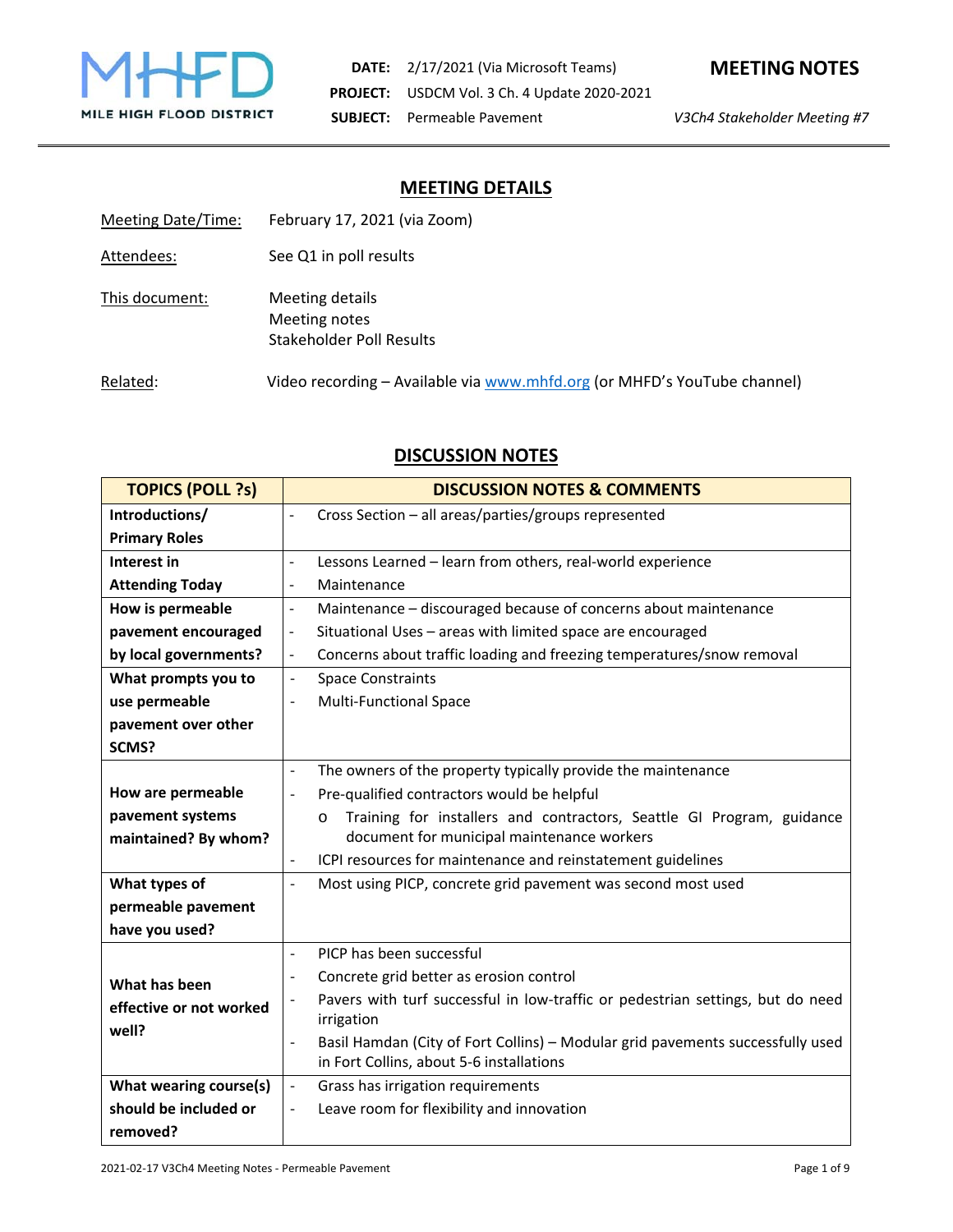

**DATE:** 2/17/2021 (Via Microsoft Teams) **MEETING NOTES PROJECT:** USDCM Vol. 3 Ch. 4 Update 2020-2021 **SUBJECT:** Permeable Pavement *V3Ch4 Stakeholder Meeting #7*



| <b>TOPICS (POLL ?s)</b>         | <b>DISCUSSION NOTES &amp; COMMENTS</b>                                                                        |
|---------------------------------|---------------------------------------------------------------------------------------------------------------|
| <b>Should There be Design</b>   | $\overline{a}$<br>Most responses said yes                                                                     |
| <b>Specifications for Cell-</b> |                                                                                                               |
| Confinement?                    |                                                                                                               |
| <b>Related to</b>               | Most responses said depends on site characteristics or that it is/can be<br>$\overline{a}$                    |
| Sustainability, What is         | sustainable                                                                                                   |
| <b>Your View with</b>           |                                                                                                               |
| <b>Permeable Pavement?</b>      |                                                                                                               |
| <b>What Site</b>                | Subgrade is important<br>$\blacksquare$                                                                       |
| <b>Characteristics or</b>       | Adjacent land use, soils, utilities, etc.<br>$\blacksquare$                                                   |
| <b>Design Parameters are</b>    | Intended use (pedestrian vs. vehicles)                                                                        |
| <b>Most Important to</b>        | Anticipated sediment loading<br>$\blacksquare$                                                                |
| Consider?                       | Basil Hamdan (City of Fort Collins) – procuring the right stone including<br>$\overline{\phantom{a}}$         |
|                                 | gradation and clean material                                                                                  |
| Any other experiences           | Pine needles - use blower to get them off pavers<br>$\frac{1}{2}$                                             |
| to share?                       | ADA Concerns – keep the joint size less than $\frac{1}{2}$ inch wide<br>$\overline{\phantom{a}}$              |
|                                 | Sidewalks and Trails - usually flow to a vegetated area, so can use RPA<br>$\blacksquare$                     |
| If you could change one         | ASCE-6818 - national standard with structure advice for designs<br>$\bar{\phantom{a}}$                        |
| thing about current             |                                                                                                               |
| criteria what would it          |                                                                                                               |
| be?                             |                                                                                                               |
| Where have you                  | David Smith (Interlocking Concrete Pavement Institute) - concerns about<br>$\blacksquare$                     |
| deviated from criteria          | structural stability with a sand layer, prefers to use larger particles                                       |
| for permeable                   |                                                                                                               |
| pavement?                       |                                                                                                               |
| What are other                  | Provide guidance for installation, construction, site control recommendations,<br>$\overline{a}$              |
| recommendations for             | etc.                                                                                                          |
| improving criteria?             | Site considerations - run-on ratios, surrounding vegetation, road vs. parking lot<br>$\overline{\phantom{0}}$ |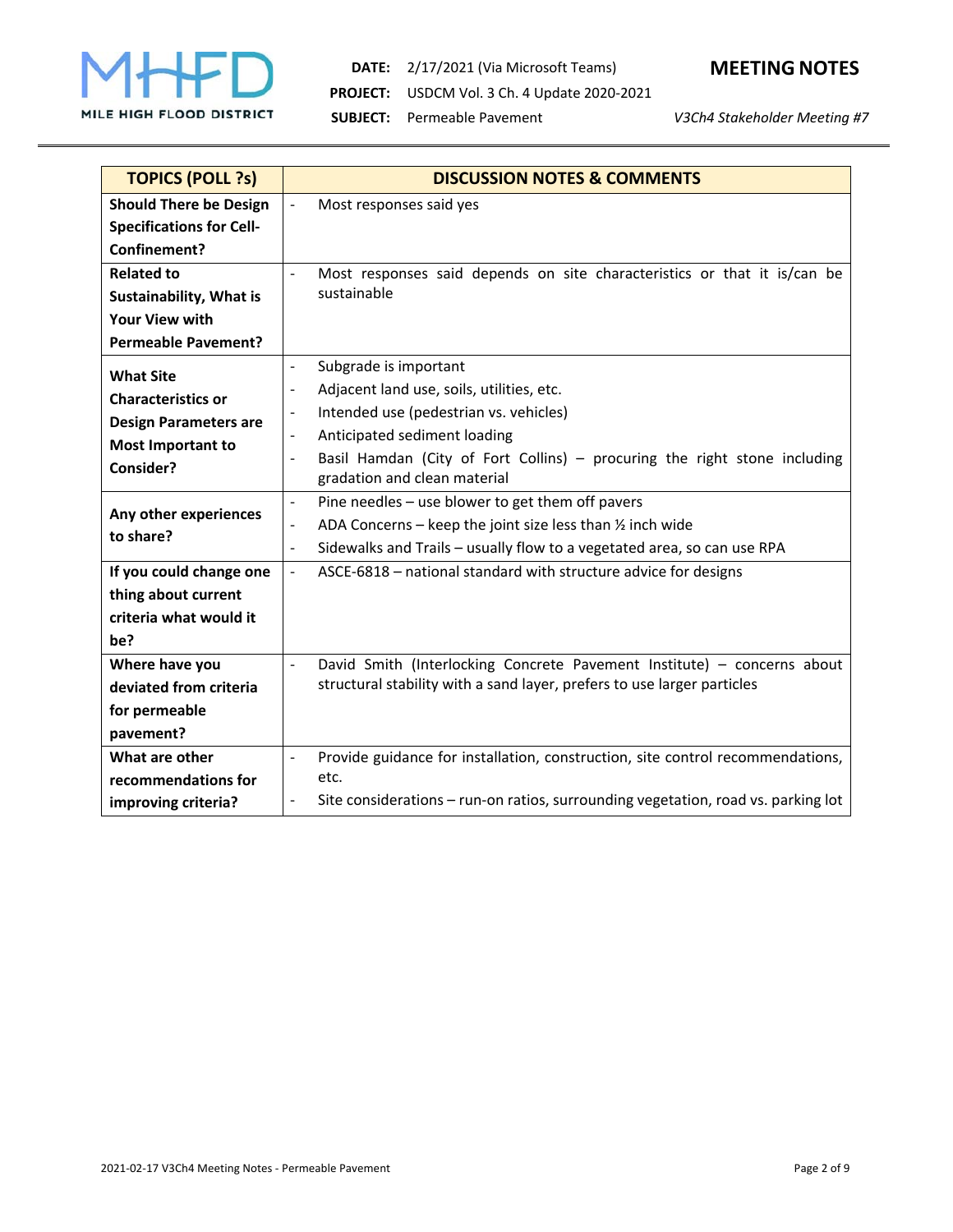

**DATE:** 2/17/2021 (Via Microsoft Teams) **MEETING NOTES PROJECT:** USDCM Vol. 3 Ch. 4 Update 2020-2021

**SUBJECT:** Permeable Pavement *V3Ch4 Stakeholder Meeting #7*

| <b>TOPICS (POLL ?s)</b>                            | <b>DISCUSSION NOTES &amp; COMMENTS</b>                                                                                                                                                         |  |
|----------------------------------------------------|------------------------------------------------------------------------------------------------------------------------------------------------------------------------------------------------|--|
|                                                    | Diverse group and perspectives<br>$\blacksquare$                                                                                                                                               |  |
|                                                    | Main reasons people were attending today were maintenance and learning<br>$\overline{a}$<br>from others' experience                                                                            |  |
|                                                    | Maintenance concerns                                                                                                                                                                           |  |
|                                                    | Uncertainty, fear of maintenance, and lack of maintenance capabilities<br>O<br>emerged as discouraging factors for using permeable pavements                                                   |  |
|                                                    | Criteria for sweepers may need to be updated. Regenerative air sweepers<br>O<br>are hard to find in Colorado.                                                                                  |  |
|                                                    | Maintenance done by the property owner and many contract the<br>O<br>maintenance work out, including local governments. Pre-qualified or lists<br>of maintenance contractors could be helpful. |  |
|                                                    | Winter performance and traffic loading concerns can also discourage use of<br>$\overline{a}$<br>permeable pavements                                                                            |  |
|                                                    | Main reasons to use permeable pavements: space constraints, creating multi-<br>$\overline{a}$<br>functional spaces, and aesthetics                                                             |  |
| <b>Summarize Meeting</b><br>(Andrew Earles, Wright | Guidance document for utility workers doing work below permeable pavements<br>would be useful                                                                                                  |  |
| Water)                                             | <b>Wearing courses</b><br>$\frac{1}{2}$                                                                                                                                                        |  |
|                                                    | Concerns with irrigation requirements with grass<br>O                                                                                                                                          |  |
|                                                    | Increasing stone size with depth<br>O                                                                                                                                                          |  |
|                                                    | Lessons learned<br>$\overline{a}$                                                                                                                                                              |  |
|                                                    | Pine needles<br>$\circ$                                                                                                                                                                        |  |
|                                                    | Run-on and site specific concerns<br>O                                                                                                                                                         |  |
|                                                    | Evaporation loss and wetting/drying<br>O                                                                                                                                                       |  |
|                                                    | Installation is critical<br>$\Omega$                                                                                                                                                           |  |
|                                                    | Areas for Improvement                                                                                                                                                                          |  |
|                                                    | ASCE standard, sand layer<br>O                                                                                                                                                                 |  |
|                                                    | Joint openings<br>O                                                                                                                                                                            |  |
|                                                    | Underdrains<br>O                                                                                                                                                                               |  |
|                                                    | <b>Full infiltration sections</b><br>O                                                                                                                                                         |  |
|                                                    | Installation and site control<br>O                                                                                                                                                             |  |
|                                                    | Materials testing and inspections<br>$\circ$                                                                                                                                                   |  |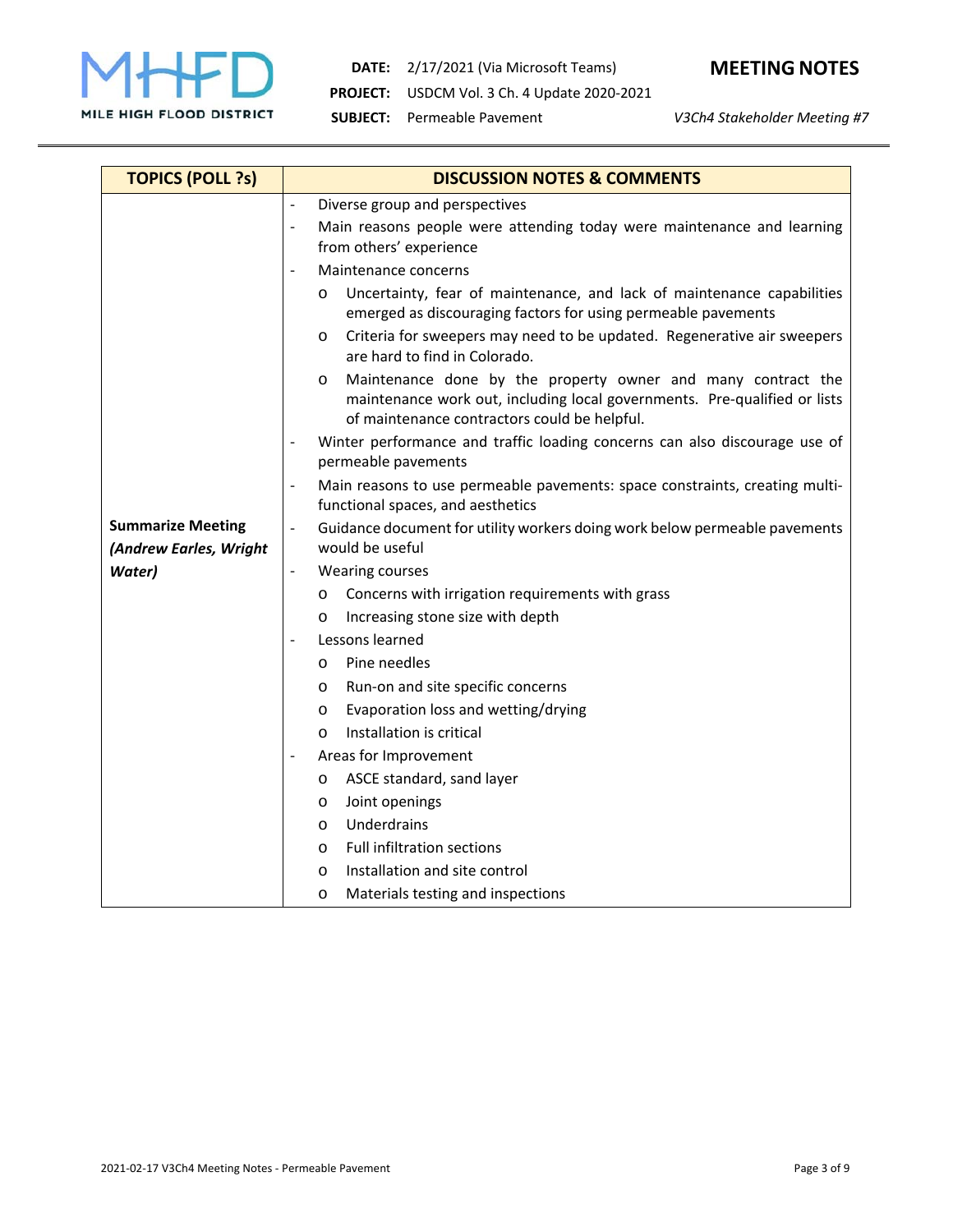

**DATE:** 2/17/2021 (Via Microsoft Teams) **MEETING NOTES PROJECT:** USDCM Vol. 3 Ch. 4 Update 2020-2021 **SUBJECT:** Permeable Pavement *V3Ch4 Stakeholder Meeting #7*

## **STAKEHOLDER SURVEY – POLL EVERYWHERE RESPONSES**

### **Q 1: Introduce Yourself (Name, Organization/Place of Work)**

- Paul Thomas, Stream Landscape Architecture
- Chris French, Bio Clean Environmental
- Rich Borchardt, R2R Engineers, CCBWQA
- Basil Hamdan, City of Fort Collins Utilities
- Curtis Kostecki, Creative Civil Solutions
- Scott Struck, Geosyntec Consultants
- Laraine Sanfilippo, Oldcastle
- Jim Wulliman, Muller
- Heather Otterstetter, City of Westminster
- Dustin Glist with TRUEGRID Permeable Paver, Manufacturer of Plastic Permeable Pavers
- Jessica Thrasher, Colorado Stormwater Center, CSU
- Robert Bowers, Director of Engineering, Interlocking Concrete Pavement Institute
- Jim Watt, MHFD
- Laura Hinds, MHFD
- Candice Owen City of Boulder
- Tiffany Clark SEMSWA
- Sam Miller City of Aurora
- Jane Clary, Wright Water Engineers
- Brian Wethington CCD
- Jake Moyer, City of Westminster
- Tracy Bolger, Muller Engineering
- Cassie Kaslon, Valerian

#### **[Q2] What is your primary role?**

| Response                    | Count |
|-----------------------------|-------|
| A - Designer                | 6     |
| B - Policy & Regulation     |       |
| C - Reviewer                |       |
| D - Construction/Contractor | 1     |
| <b>F</b> - Manufacturer     | 1     |
| F - Research/Academia       | 1     |
| Total                       | つっ    |

## **[Q3] What is your interest/reason for attending today's meeting on Permeable Pavement?**

- Learn how to implement in projects
- I love stormwater
- Provide insight to MHFD criteria from real-world installation experience
- Learn about latest UDFCD direction with permeable pavement.
- Find out what has worked for others
- Influencing better design and installation
- Because you all are so nice and asked :)
- Maintenance
- Hear stakeholder perspectives and learn from them--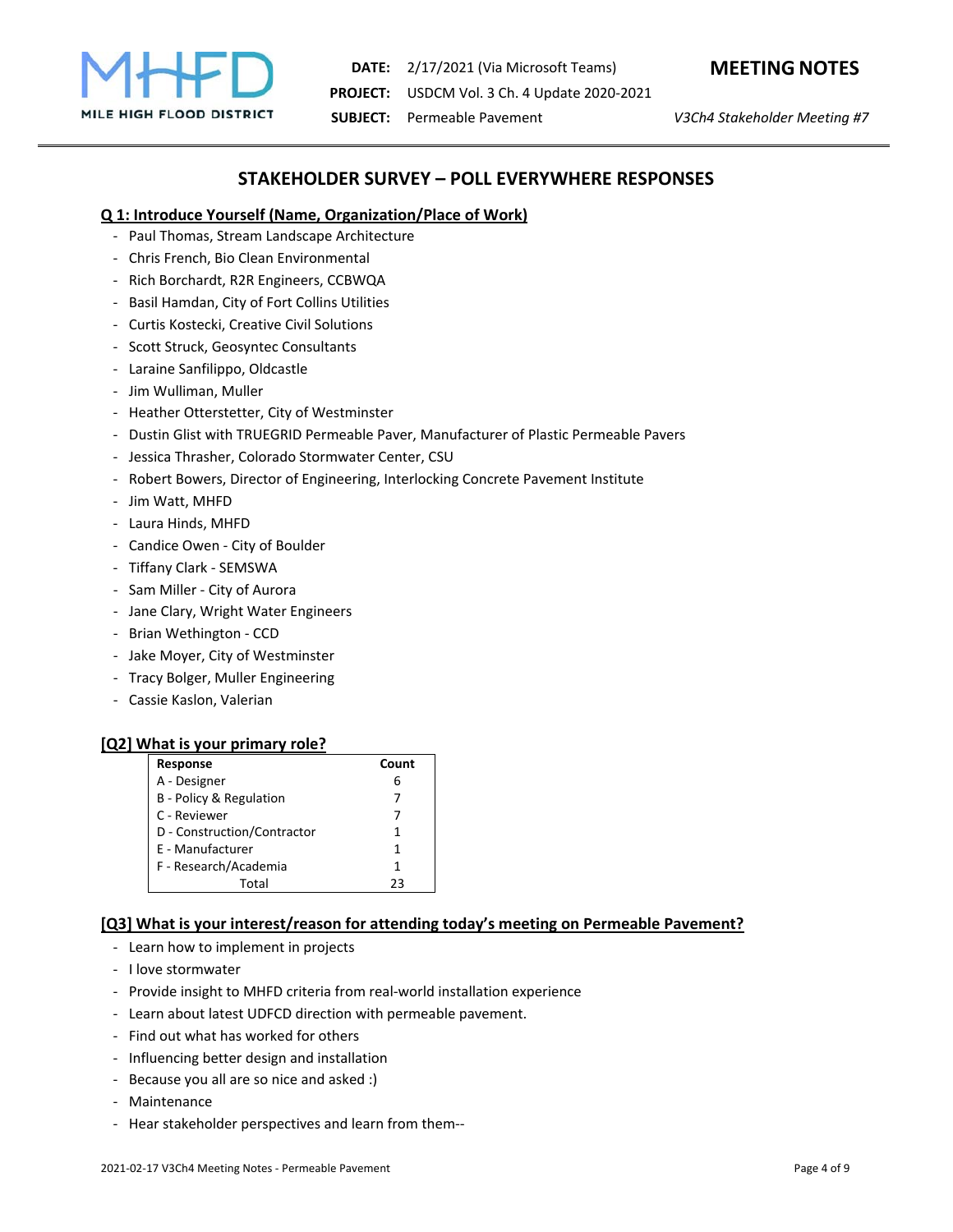

- Allow for flexible designs
- To share my experience and improve on future regulations
- Get the latest skinny
- Lessons learned, maintenance

#### **[Q4] How is permeable pavement encouraged/discouraged by local governments**

#### **(regional/state/national)?**

- New maintenance equipment research published in 2020 by university of Toronto and USGS Madison that provides equipment performance. Looks at several devices beside regen.
- Often maintenance requirements misunderstood
- Traffic loading and maintenance concerns specifically will pavers be impacted by plows
- Maintenance requirements don't fit into their existing practices
- Concerns about maintenance of utilities below BMP and who will bear costs to reconstruct BMP section.
- Freezing temperatures
- Concerns about winter performance
- PWD maintenance resistance in roadways
- a viable stormwater management tool with uncertain maintenance costs/processes
- Encouraged for sites with limited space or sites that are smaller. Fire Dept has concerns about ability to stand up to truck weight and pressure points.
- We have an LID manual and Impervious Area credits for permeable pavements but its been up to the designers and we aren't seeing many come through.
- Encouraged space constraints, parking lots installations, Discouraged Maintenance, City ROW
- Tax incentives are growing.
- Through regulations, allowing it, providing additional LID credit for PP
- Encouraged in theory only but quickly discouraged because of price and maintenance
- Fear of maintenance requirements

## **[Q5] What prompts you to consider permeable pavement as a SCM over an alternative SCM (e.g. rain garden, EDB)?**

- aesthetic value, durability
- Space, locations when shallow storm sewers provides alternate to tank and pumps.
- High Land Cost
- Easy access to maintain and confirm performance
- Multi-functional space
- Multiple benefits i.e. manage stormwater with additional benefits of traffic calming, better aesthetics, reduced heat island, etc.
- lack of available space, ability to use the parking area as a multi purpose area
- High density sites with little landscape area.
- space constraints, water conservation
- Space
- Dual function pavement and scm
- Space constraint
- Space constraints, aesthetics, educational opportunities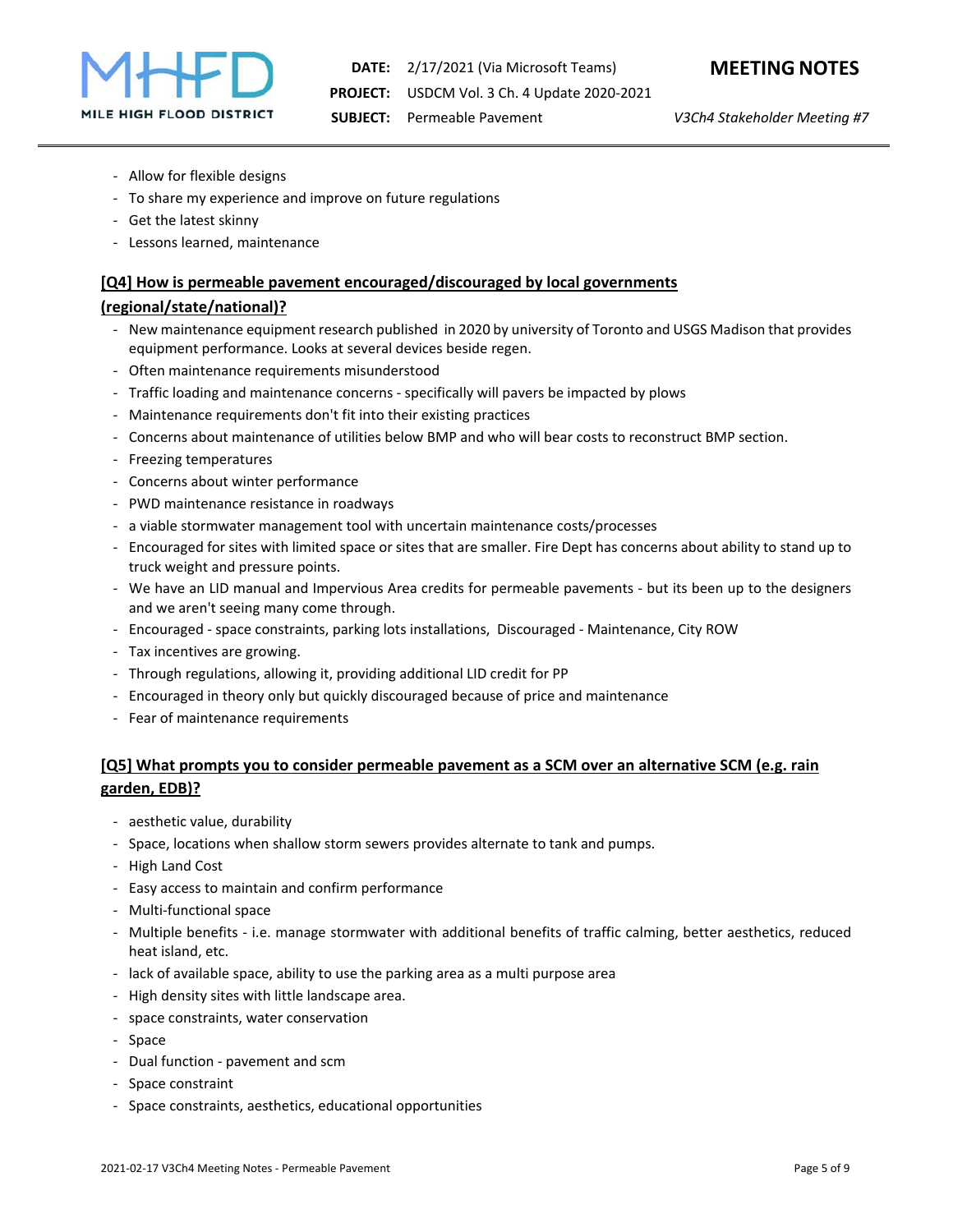## **[Q6] How are permeable pavement systems maintained? By whom?**

- If used for CM for a private development the owner
- End user typically. If placed in ROW, Denver makes owner take full responsibility.
- We have one installation on City property maintained by the City... No other proposals have been made.
- Use contractors for city-owned
- by owner or HOA when on private property, by the City when in the ROW
- Whoever owns the property is held responsible.
- Commercial management company
- The owner ;)

#### **[Q7] What types of permeable pavement have you used?** *\*See video for Q7 discussion/responses.*

- A Permeable-interlocking concrete pavers (PICP)
- B Concrete grid pavement
- C Porous gravel
- D Reinforced grass
- E Other (type in chat)

## **[Q8] What has been effective and what has not worked well?**

- Plastic Pavers with turf works well if the area is irrigated and the base material is done well.
- permeable concrete has not been very durable, due to unraveling at the joints
- "grasscrete" has worked well in low-traffic or pedestrian environments
- Well designed and constructed PICP has worked well.
- Worked well
- PICP with  $1/4$ " to  $1/2$ " joints. 5-15% surface opening. Concrete grid and ACB better as erosion control revetments
- PICP and TrueGrid have been successful so far.
- PICP with routine maintenance

## **[Q9] What wearing course(s) (e.g. grass, gravel) should be included/removed?**

- Anything should be on the table if it is appropriate to the context AND can be maintained/sustained.
- Consider including gravel reinforced paver as a separate category from porous gravel.
- Use choking layers of stone increasing in size with depth, sand can be a good filter material but affects structural stability
- Wondering if grass should be discouraged due to irrigation requirements

## **[Q10] For porous gravel options, should there be design specifications for cell-confinement?**

| Response       | Count         |
|----------------|---------------|
| $A - Yes$      | 12            |
| $B - No$       | ი             |
| $C - Not sure$ | $\mathcal{P}$ |
| Total          | 14            |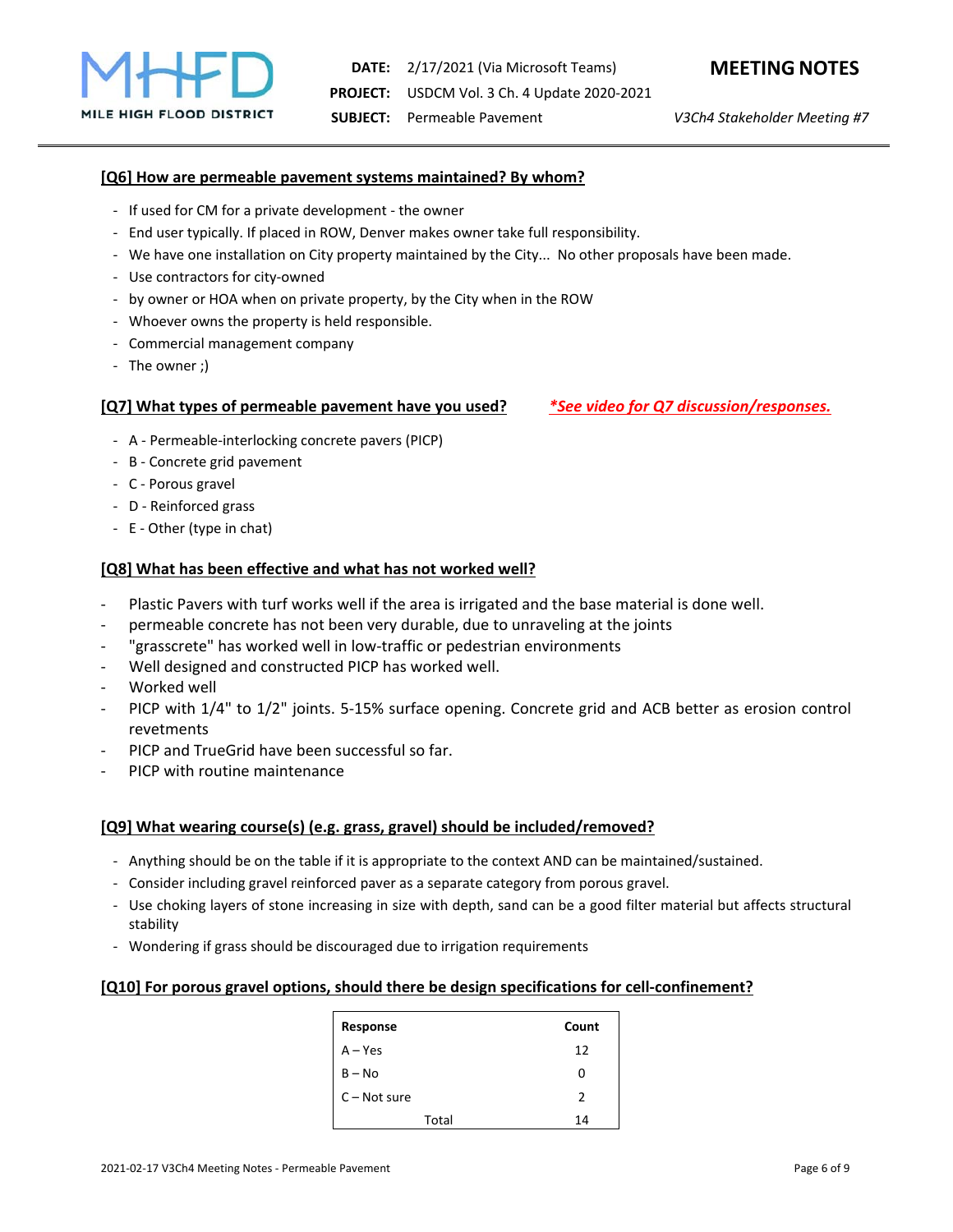

### **[Q11] Related to sustainability, what is your view with permeable pavement?**

| Response                                                               |    |
|------------------------------------------------------------------------|----|
| $A - I$ believe it is a sustainable SCM.                               |    |
| $B - I$ believe it can be sustainable.                                 |    |
| C – Depends on the site characteristics, construction, and maintenance |    |
| $D - I$ do not think permeable pavement is sustainable.                |    |
| $E - Not sure.$                                                        | 0  |
| $F -$ Other (type in chat)                                             | 0  |
| Total                                                                  | 17 |

## **[Q12] - What site characteristics or design parameters are most important to consider for permeable pavement?**

- Watch submittals vs. delivered product. There are "Pavers" and "Permeable Pavers".. Joint spacing.
- Joint width: Not too narrow, not too wide (1/4" to 1/2")
- sediment clean waters draining onto pavers
- Building run-on vs. parking lot run on
- Hydraulic Loading Rate: good studies by Bill Selbig, USGS
- Plastic Cellular confinement deforms or curls up on edges
- anticipated sediment loading (high sediment loads clog more quickly if run ratios are high)
- Active running vehicles in parking lot
- full-time pedestrian vs. shared use vs. primarily vehicular traffic
- North facing properties? Don't get much sunlight
- loading, subgrade strength and permeability, tracked on sediment potential, stabilized surrounding area
- Configuration (i.e. harringbone pattern)
- Controlled aggregate gradations during construction are important
- Underground utilities
- slopes on site and nearby adjacent properties (in excess of X%)
- proximity to adjacent structures, soil swell and permeability
- Surrounding landscape area, sub grade,
- Amount of sediment loading at the site
- Urban/architectural/experiential context
- Well draining subgrade
- Existing subgrade
- Sub grade permeability

#### **[Q13] - Are there any other experience or lessons learned that you would like to share with the group?**

- subdrain can be installed deeper and tied to a shallower storm drain with an inverted elbow
- protect paver field during construction if needed to be constructed early for access
- Keep construction sources of sediment out of installed pavers-- phase the work or control sediment.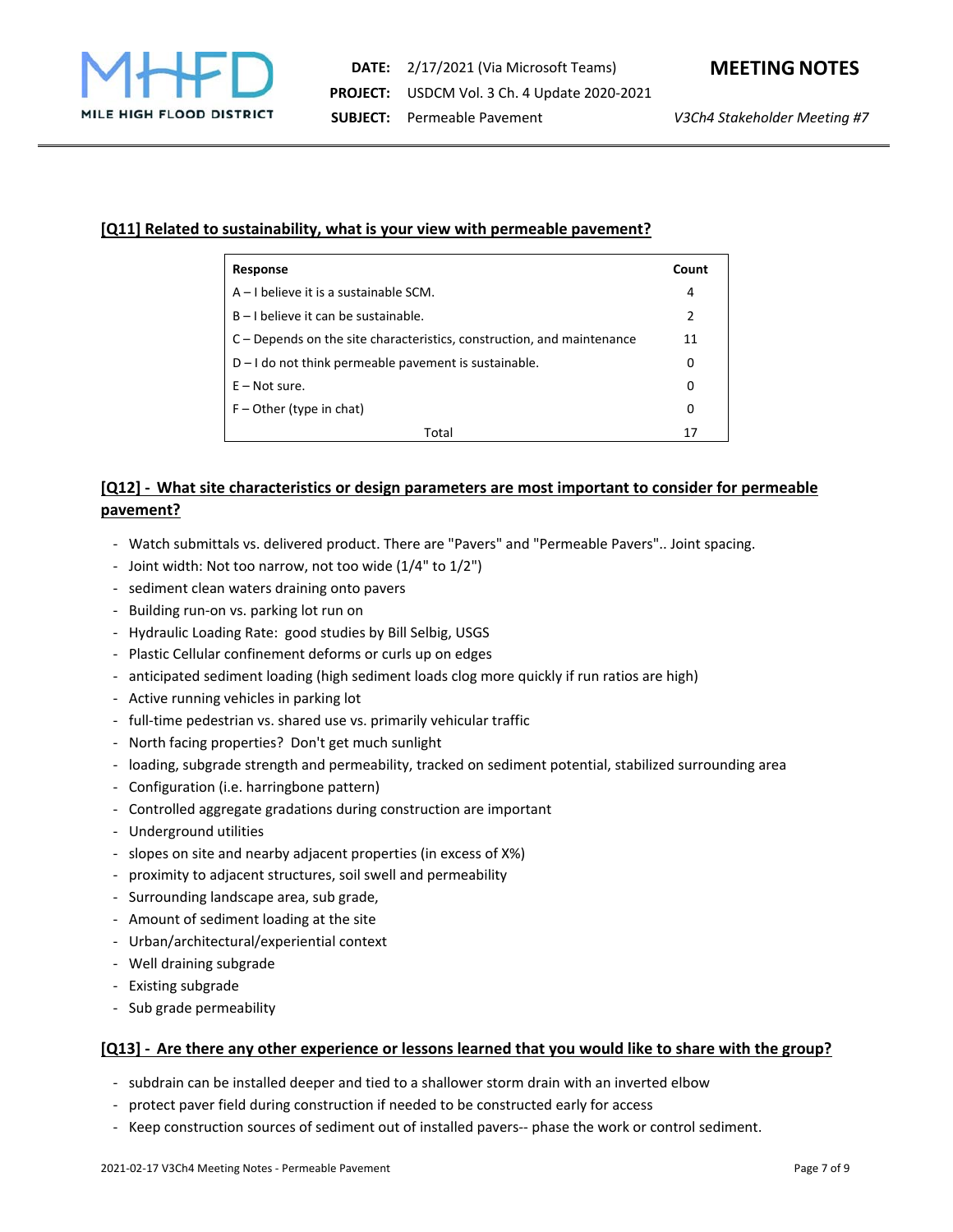

- Inspect the grade after construction.
- Proper installation is critical, inspection program is very necessary
- ADA unloading stalls with ramps can force settling of bricks beyond ADA conformance
- If the paver field is not close to building may not need to be lined and would reduce pollutant load downstream
- We find people are more easily convinced when they can see an actual installation, and have associated stats about costs, maintenance, performance, etc. over time
- joint material can washout at point discharge areas
- can have a added benefit of parking space lines not having to be repainted as frequently. Paint sticks better to pavers.
- Appropriate protection for installed pavers during construction
- Smaller ShopVac's work surprisingly well in small, concentrated areas...
- The 2020 BMP Database Report has updated performance information.
- Evaporation losses from pavers can be a significant factor especially on smaller storms

## **[Q14] If you could change one thing about the current criteria for permeable pavement, what would it be?**

- provide better guidance on subdrain installation, encourage full infiltration sections where appropriate

#### **[Q15] When and where have you deviated from criteria for permeable pavement (e.g. ICPI)?**

- When the depth does not allow, we have used a shallower reservoir section
- Blended filter media blended with large aggregate vs. MHFD filter material only.

## **[Q16] What are other recommendations for improving criteria or specifications of permeable pavement?**

- More post installation guidelines and owner education for long term maintenance and performance success
- Site considerations (surrounding vegetation, run-on ratios), guidance for road vs. parking lot installations, pictures
- Consider testing gradations of design gradations from various suppliers to get sense for consistency and compliance in industry.
- Sort of mentioned already, but just in case: characterize run-on ratios for different applications (vehicular areas vs building roof-tops).
- Provide better guidance on installation, compaction, site control during construction